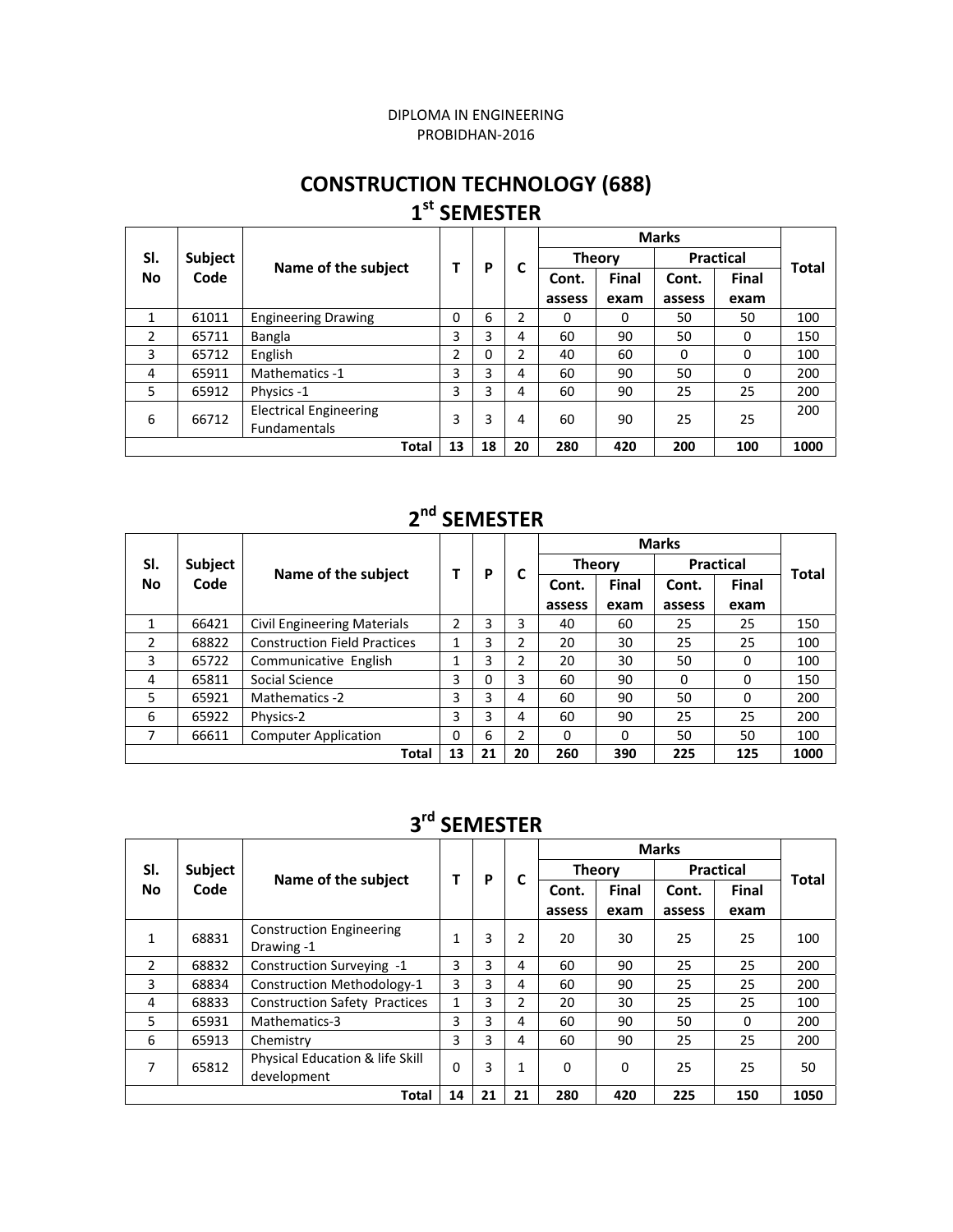|                  | Subject<br>Code | Name of the subject                                   |    | P  |    |               |              |          |                  |       |
|------------------|-----------------|-------------------------------------------------------|----|----|----|---------------|--------------|----------|------------------|-------|
| SI.<br><b>No</b> |                 |                                                       |    |    |    | <b>Theory</b> |              |          | <b>Practical</b> |       |
|                  |                 |                                                       |    |    | C  | Cont.         | <b>Final</b> | Cont.    | <b>Final</b>     | Total |
|                  |                 |                                                       |    |    |    | assess        | exam         | assess   | exam             |       |
| $\mathbf{1}$     | 68841           | Working & Structural Drawing                          | 1  | 3  | 2  | 20            | 30           | 25       | 25               | 100   |
| 2                | 68842           | Construction Surveying-2                              | 3  | 3  | 4  | 60            | 90           | 25       | 25               | 200   |
| 3                | 68843           | <b>Building Facilities &amp; Services</b>             | 2  | 3  | 3  | 40            | 60           | 25       | 25               | 150   |
| 4                | 68844           | <b>Hydrology &amp; Water Resources</b><br>Engineering | 2  | 3  | 3  | 40            | 60           | 25       | 25               | 150   |
| 5                | 66441           | <b>Structural Mechanics</b>                           | 2  | 3  | 3  | 40            | 60           | 25       | 25               | 150   |
| 6                | 66445           | <b>Geotechnical Engineering</b>                       | 2  | 3  | 3  | 40            | 60           | 25       | 25               | 150   |
| 7                | 65841           | <b>Business Organization &amp;</b><br>Communication   | 2  | 0  | 2  | 40            | 60           | $\Omega$ | 0                | 100   |
|                  |                 | Total                                                 | 14 | 18 | 20 | 280           | 420          | 150      | 150              | 1000  |

## **4th SEMESTER**

# **5th SEMESTER**

|                  | Subject<br>Code | Name of the subject                              |               | P  | C  |               |              |                  |          |       |
|------------------|-----------------|--------------------------------------------------|---------------|----|----|---------------|--------------|------------------|----------|-------|
| SI.<br><b>No</b> |                 |                                                  |               |    |    | <b>Theory</b> |              | <b>Practical</b> |          | Total |
|                  |                 |                                                  |               |    |    | Cont.         | <b>Final</b> | Cont.            | Final    |       |
|                  |                 |                                                  |               |    |    | assess        | exam         | assess           | exam     |       |
| 1                | 68851           | <b>Construction Methodology -2</b>               | 2             | 3  | 3  | 40            | 60           | 25               | 25       | 150   |
| 2                | 68852           | <b>Estimation &amp; Quantity</b><br>Surveying -1 | 2             | 3  | 3  | 40            | 60           | 25               | 25       | 150   |
| 3                | 68853           | Construction Engineering<br>Drawing -2 (CAD)     | 0             | 6  | 2  | $\Omega$      | $\Omega$     | 50               | 50       | 100   |
| 4                | 66456           | <b>Hydraulics</b>                                | 2             | 3  | 3  | 40            | 60           | 25               | 25       | 150   |
| 5                | 66453           | <b>Water Supply Engineering</b>                  | 2             | 3  | 3  | 40            | 60           | 25               | 25       | 150   |
| 6                | 66454           | Theory of Structure                              | $\mathcal{P}$ | 3  | 3  | 40            | 60           | 25               | 25       | 150   |
| 7                | 65851           | <b>Accounting Theory &amp; Practice</b>          | 2             | 3  | 3  | 40            | 60           | 50               | $\Omega$ | 150   |
|                  |                 | Total                                            | 12            | 24 | 20 | 240           | 360          | 225              | 175      | 1000  |

## **6th SEMESTER**

|                  | Subject<br>Code |                                                  |    | P        | C             |               |              | <b>Total</b> |                  |      |
|------------------|-----------------|--------------------------------------------------|----|----------|---------------|---------------|--------------|--------------|------------------|------|
| SI.<br><b>No</b> |                 | Name of the subject                              |    |          |               | <b>Theory</b> |              |              | <b>Practical</b> |      |
|                  |                 |                                                  |    |          |               | Cont.         | <b>Final</b> | Cont.        | <b>Final</b>     |      |
|                  |                 |                                                  |    |          |               | assess        | exam         | assess       | exam             |      |
| 1                | 68861           | Elements of steel Structural<br>Design           | 2  | 3        | 3             | 40            | 60           | 25           | 25               | 150  |
| 2                | 68862           | <b>Estimation &amp; Quantity</b><br>Surveying -2 | 3  | 3        | 4             | 60            | 90           | 25           | 25               | 200  |
| 3                | 66463           | Design of Structure -1                           | 2  | 3        | 3             | 40            | 60           | 25           | 25               | 150  |
| 4                | 66462           | Transportation Engineering -1                    | 2  | 3        | 3             | 40            | 60           | 25           | 25               | 150  |
| 5                | 66465           | <b>Foundation Engineering</b>                    | 2  | 3        | 3             | 40            | 60           | 25           | 25               | 150  |
| 6                | 69054           | <b>Environmental Studies</b>                     | 2  | 0        | $\mathcal{P}$ | 40            | 60           | $\Omega$     | $\Omega$         | 100  |
| 7                | 65852           | Industrial Management                            | 2  | $\Omega$ | 2             | 40            | 60           | $\Omega$     | 0                | 100  |
|                  |                 | Total                                            | 15 | 15       | 20            | 300           | 450          | 125          | 125              | 1000 |